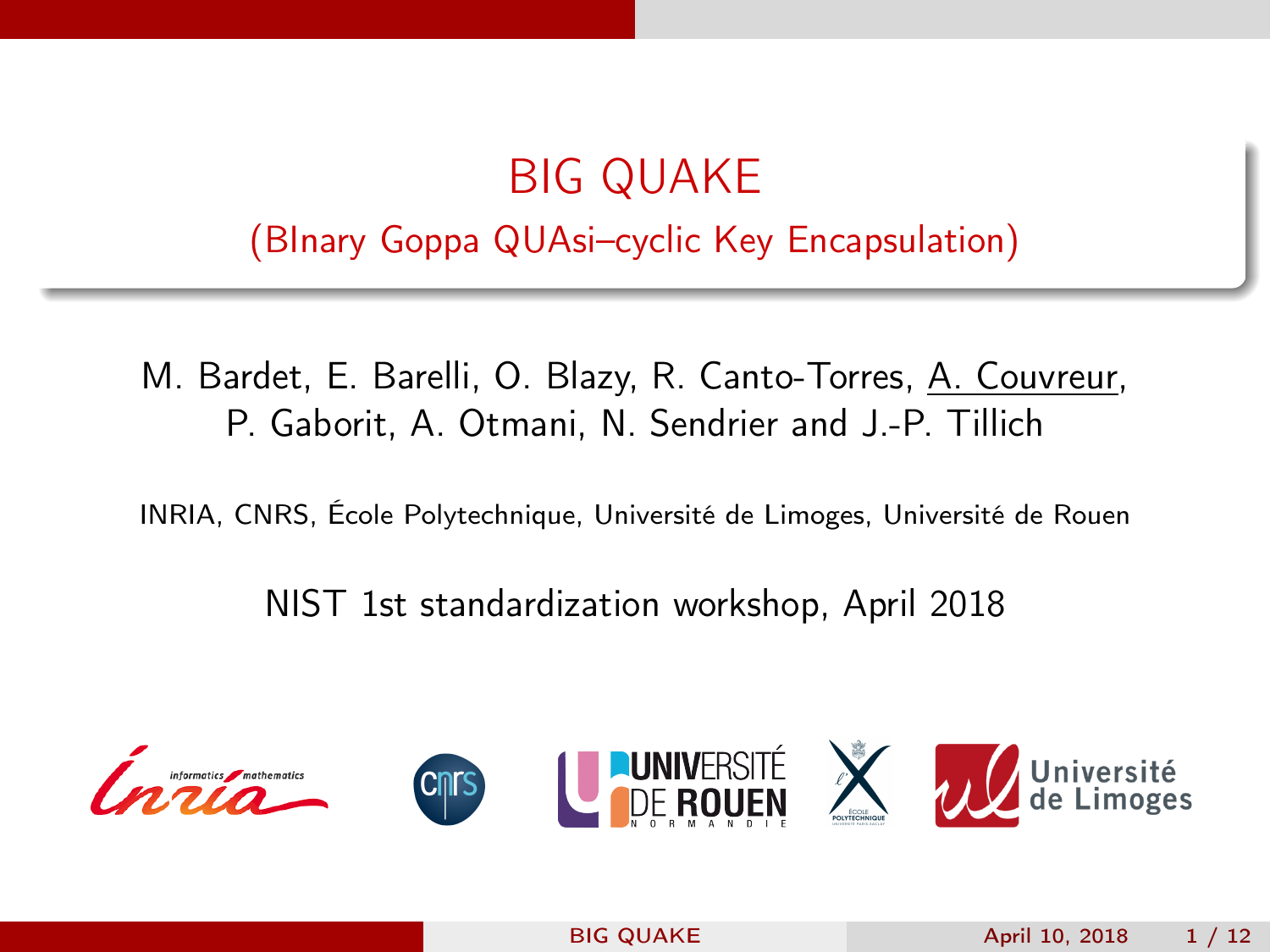







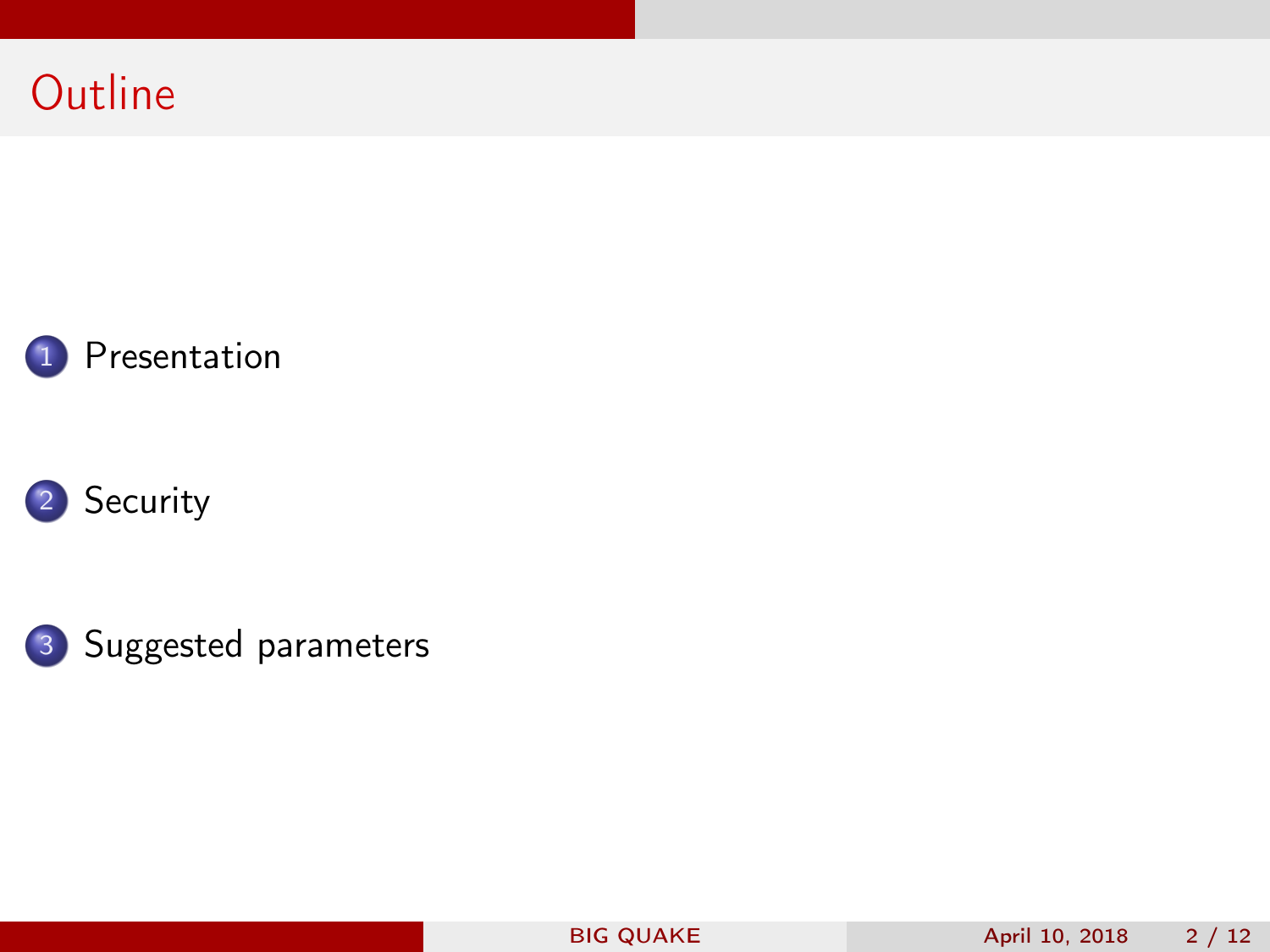<span id="page-2-0"></span>BIG QUAKE is a public key encryption scheme based on quasi–cyclic Goppa codes.

• based on binary Goppa codes (unbroken since 1978);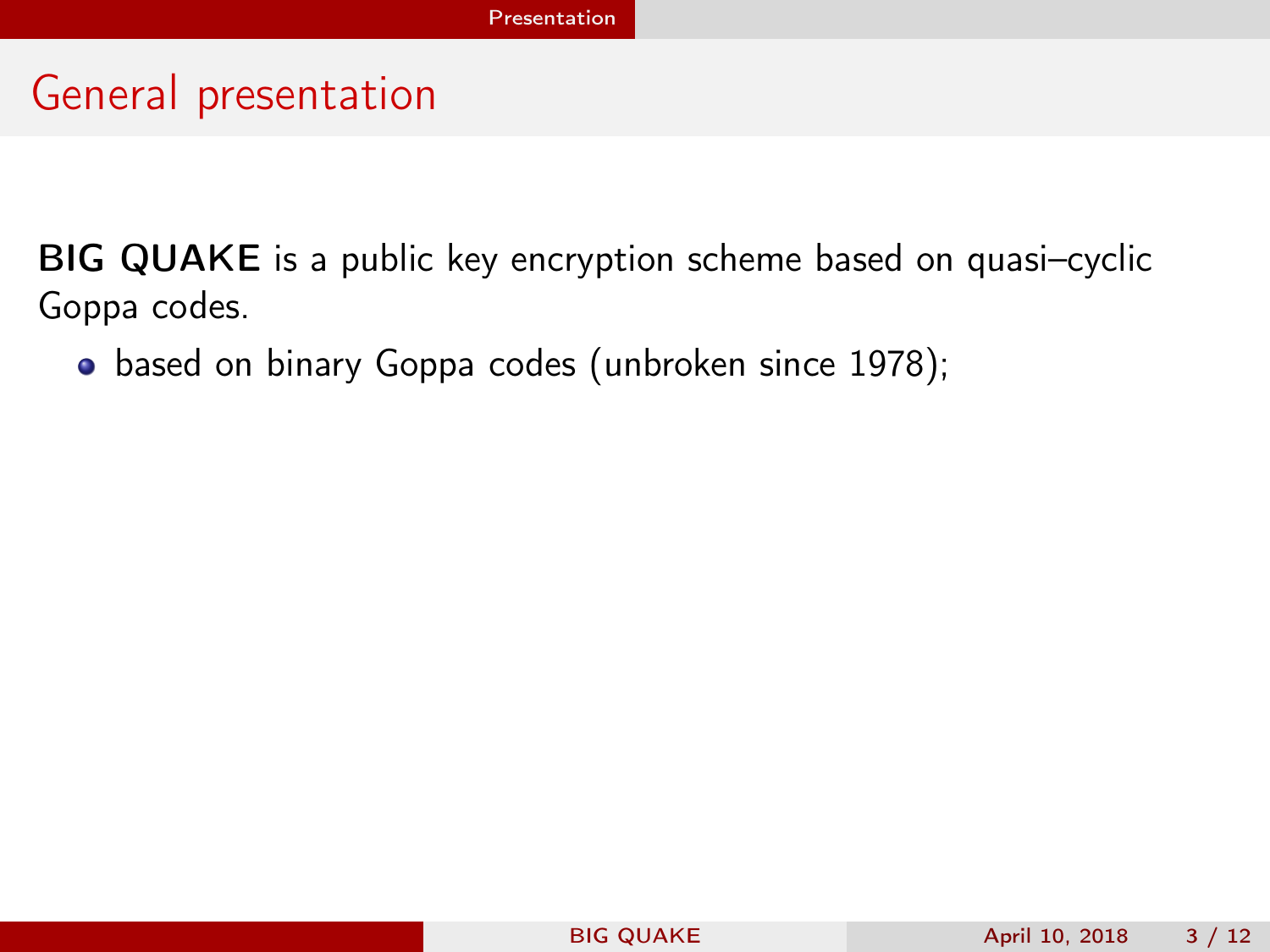<span id="page-3-0"></span>BIG QUAKE is a public key encryption scheme based on quasi–cyclic Goppa codes.

- based on binary Goppa codes (unbroken since 1978);
- uses quasi–cyclicity to reduce the key size:

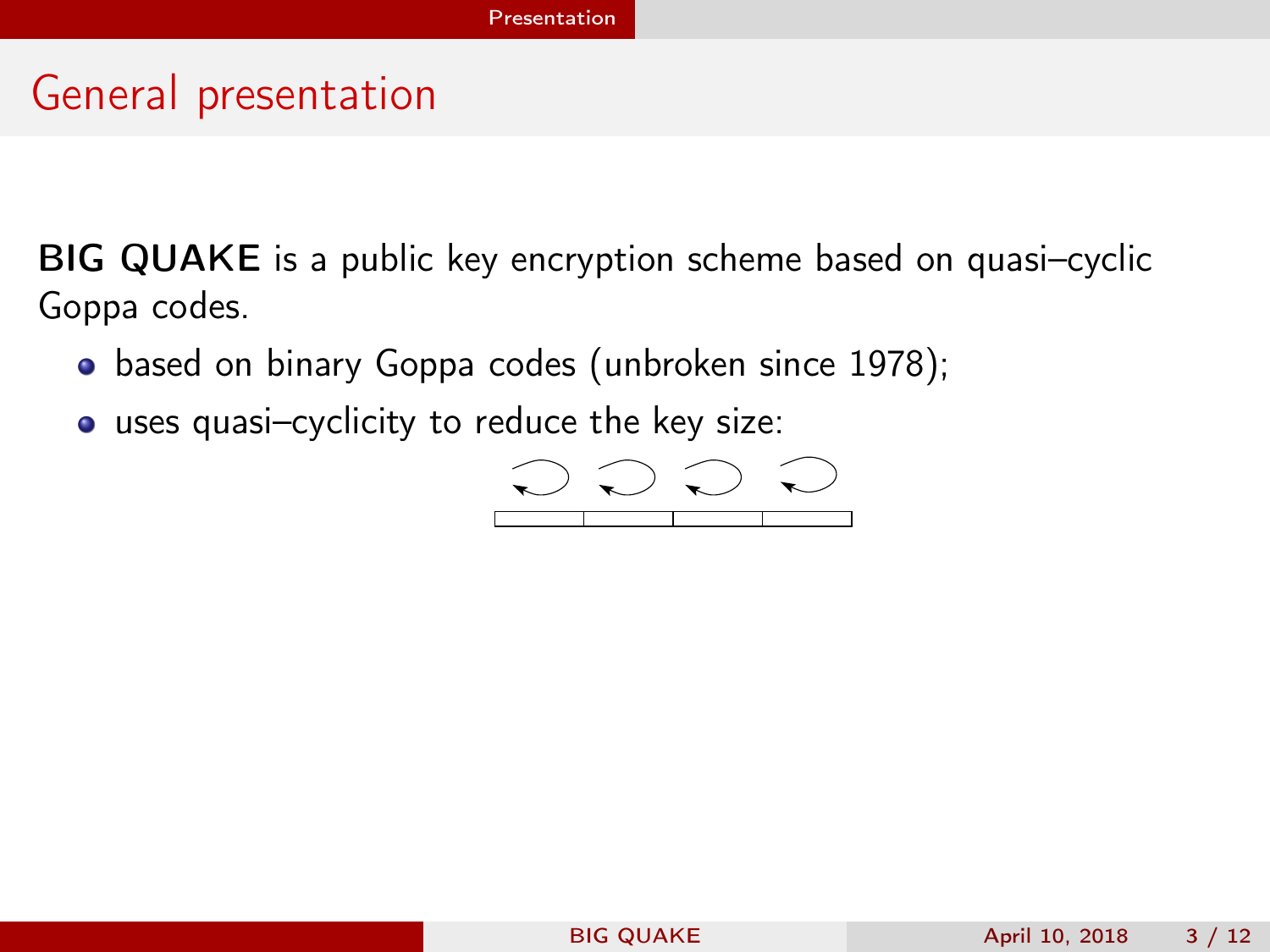<span id="page-4-0"></span>BIG QUAKE is a public key encryption scheme based on quasi–cyclic Goppa codes.

- based on binary Goppa codes (unbroken since 1978);
- uses quasi–cyclicity to reduce the key size:



• The cost of message recovery attack is mostly unchanged;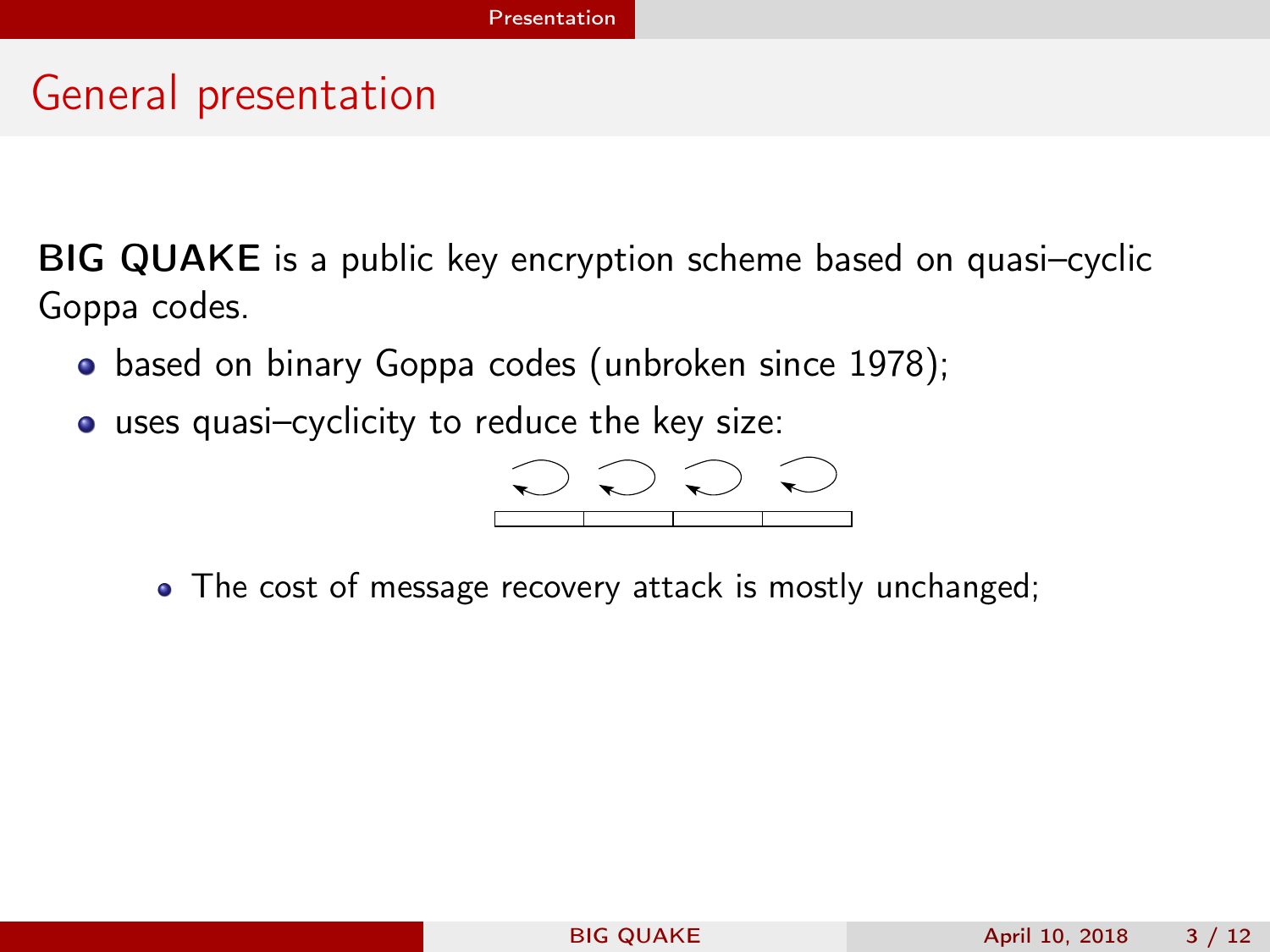<span id="page-5-0"></span>BIG QUAKE is a public key encryption scheme based on quasi–cyclic Goppa codes.

- based on binary Goppa codes (unbroken since 1978);
- uses quasi–cyclicity to reduce the key size:

$$
\begin{array}{|c|c|c|c|}\hline \multicolumn{3}{c|}{\textbf{0.00}} & \multicolumn{3}{c|}{\textbf{0.00}}\\ \hline \multicolumn{3}{c|}{\textbf{0.00}} & \multicolumn{3}{c|}{\textbf{0.00}}\\ \hline \multicolumn{3}{c|}{\textbf{0.00}} & \multicolumn{3}{c|}{\textbf{0.00}}\\ \hline \multicolumn{3}{c|}{\textbf{0.00}} & \multicolumn{3}{c|}{\textbf{0.00}}\\ \hline \multicolumn{3}{c|}{\textbf{0.00}} & \multicolumn{3}{c|}{\textbf{0.00}}\\ \hline \multicolumn{3}{c|}{\textbf{0.00}} & \multicolumn{3}{c|}{\textbf{0.00}}\\ \hline \multicolumn{3}{c|}{\textbf{0.00}} & \multicolumn{3}{c|}{\textbf{0.00}}\\ \hline \multicolumn{3}{c|}{\textbf{0.00}} & \multicolumn{3}{c|}{\textbf{0.00}}\\ \hline \multicolumn{3}{c|}{\textbf{0.00}} & \multicolumn{3}{c|}{\textbf{0.00}}\\ \hline \multicolumn{3}{c|}{\textbf{0.00}} & \multicolumn{3}{c|}{\textbf{0.00}}\\ \hline \multicolumn{3}{c|}{\textbf{0.00}} & \multicolumn{3}{c|}{\textbf{0.00}}\\ \hline \multicolumn{3}{c|}{\textbf{0.00}} & \multicolumn{3}{c|}{\textbf{0.00}}\\ \hline \multicolumn{3}{c|}{\textbf{0.00}} & \multicolumn{3}{c|}{\textbf{0.00}}\\ \hline \multicolumn{3}{c|}{\textbf{0.00}} & \multicolumn{3}{c|}{\textbf{0.00}}\\ \hline \multicolumn{3}{c|}{\textbf{0.00}} & \multicolumn{3}{c|}{\textbf{0.00}}\\ \hline \multicolumn{3}{c|}{\textbf{0.00}} & \multicolumn{3}{c|}{\textbf{0.00}}\\ \hline \multicolumn{3}{c|}{\textbf{0.00}} & \multicolumn{3}{c|}{\textbf{0.00}}\\ \hline \multicolumn{3}{c|}{\text
$$

- The cost of message recovery attack is mostly unchanged;
- The cost of key-recovery attacks is reduced but remains significantly above that of message recovery attacks.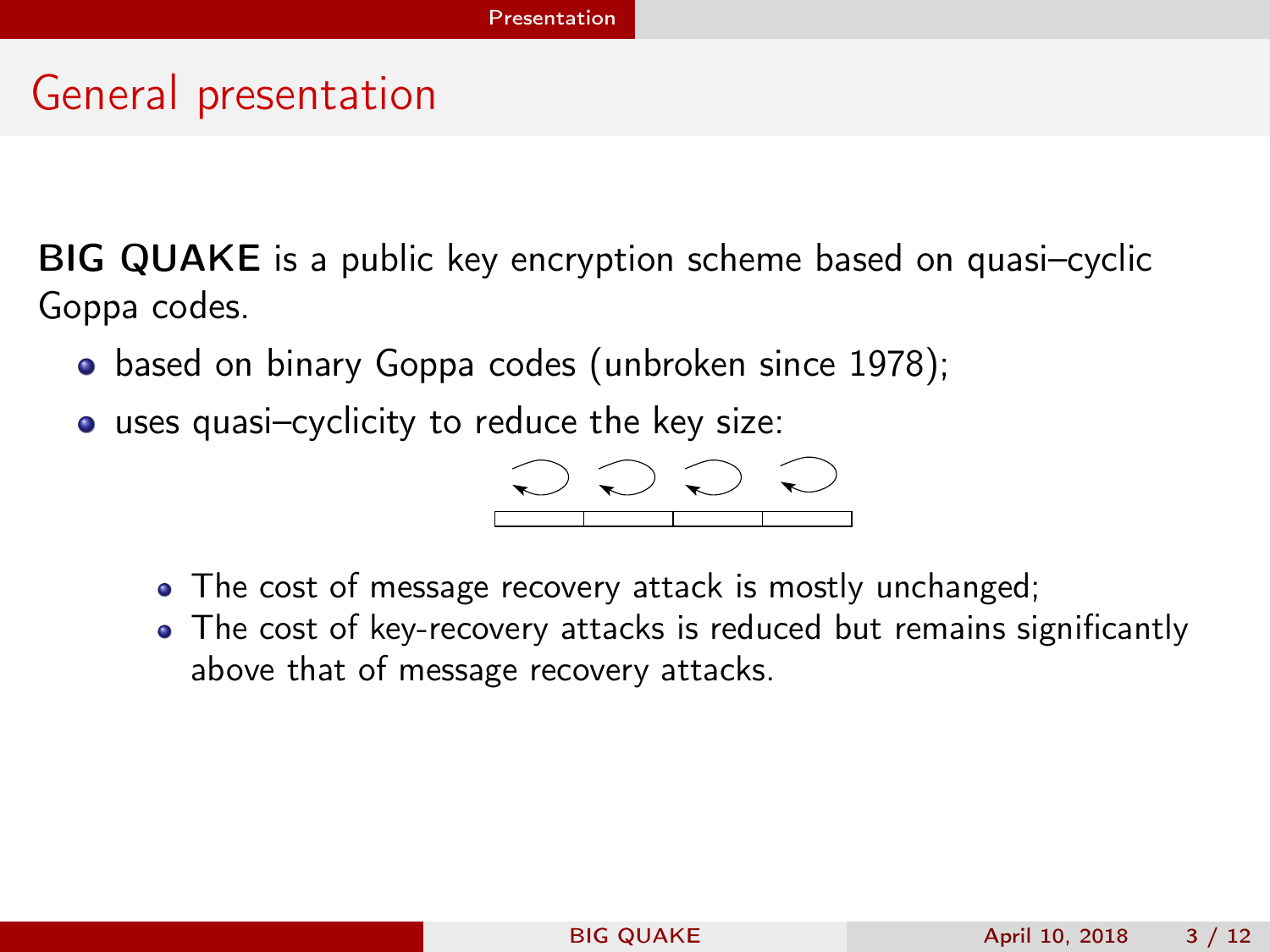<span id="page-6-0"></span>BIG QUAKE is a public key encryption scheme based on quasi–cyclic Goppa codes.

- based on binary Goppa codes (unbroken since 1978);
- uses quasi–cyclicity to reduce the key size:

$$
\begin{array}{|c|c|c|c|}\hline \multicolumn{3}{c|}{\textbf{0.00}} & \multicolumn{3}{c|}{\textbf{0.00}}\\ \hline \multicolumn{3}{c|}{\textbf{0.00}} & \multicolumn{3}{c|}{\textbf{0.00}}\\ \hline \multicolumn{3}{c|}{\textbf{0.00}} & \multicolumn{3}{c|}{\textbf{0.00}}\\ \hline \multicolumn{3}{c|}{\textbf{0.00}} & \multicolumn{3}{c|}{\textbf{0.00}}\\ \hline \multicolumn{3}{c|}{\textbf{0.00}} & \multicolumn{3}{c|}{\textbf{0.00}}\\ \hline \multicolumn{3}{c|}{\textbf{0.00}} & \multicolumn{3}{c|}{\textbf{0.00}}\\ \hline \multicolumn{3}{c|}{\textbf{0.00}} & \multicolumn{3}{c|}{\textbf{0.00}}\\ \hline \multicolumn{3}{c|}{\textbf{0.00}} & \multicolumn{3}{c|}{\textbf{0.00}}\\ \hline \multicolumn{3}{c|}{\textbf{0.00}} & \multicolumn{3}{c|}{\textbf{0.00}}\\ \hline \multicolumn{3}{c|}{\textbf{0.00}} & \multicolumn{3}{c|}{\textbf{0.00}}\\ \hline \multicolumn{3}{c|}{\textbf{0.00}} & \multicolumn{3}{c|}{\textbf{0.00}}\\ \hline \multicolumn{3}{c|}{\textbf{0.00}} & \multicolumn{3}{c|}{\textbf{0.00}}\\ \hline \multicolumn{3}{c|}{\textbf{0.00}} & \multicolumn{3}{c|}{\textbf{0.00}}\\ \hline \multicolumn{3}{c|}{\textbf{0.00}} & \multicolumn{3}{c|}{\textbf{0.00}}\\ \hline \multicolumn{3}{c|}{\textbf{0.00}} & \multicolumn{3}{c|}{\textbf{0.00}}\\ \hline \multicolumn{3}{c|}{\textbf{0.00}} & \multicolumn{3}{c|}{\textbf{0.00}}\\ \hline \multicolumn{3}{c|}{\textbf{0.00}} & \multicolumn{3}{c|}{\textbf{0.00}}\\ \hline \multicolumn{3}{c|}{\text
$$

- The cost of message recovery attack is mostly unchanged;
- The cost of key-recovery attacks is reduced but remains significantly above that of message recovery attacks.
- $\bullet \Rightarrow$  Same security as classic McEliece but with shorter keys (size divided by a factor between 3 and 19).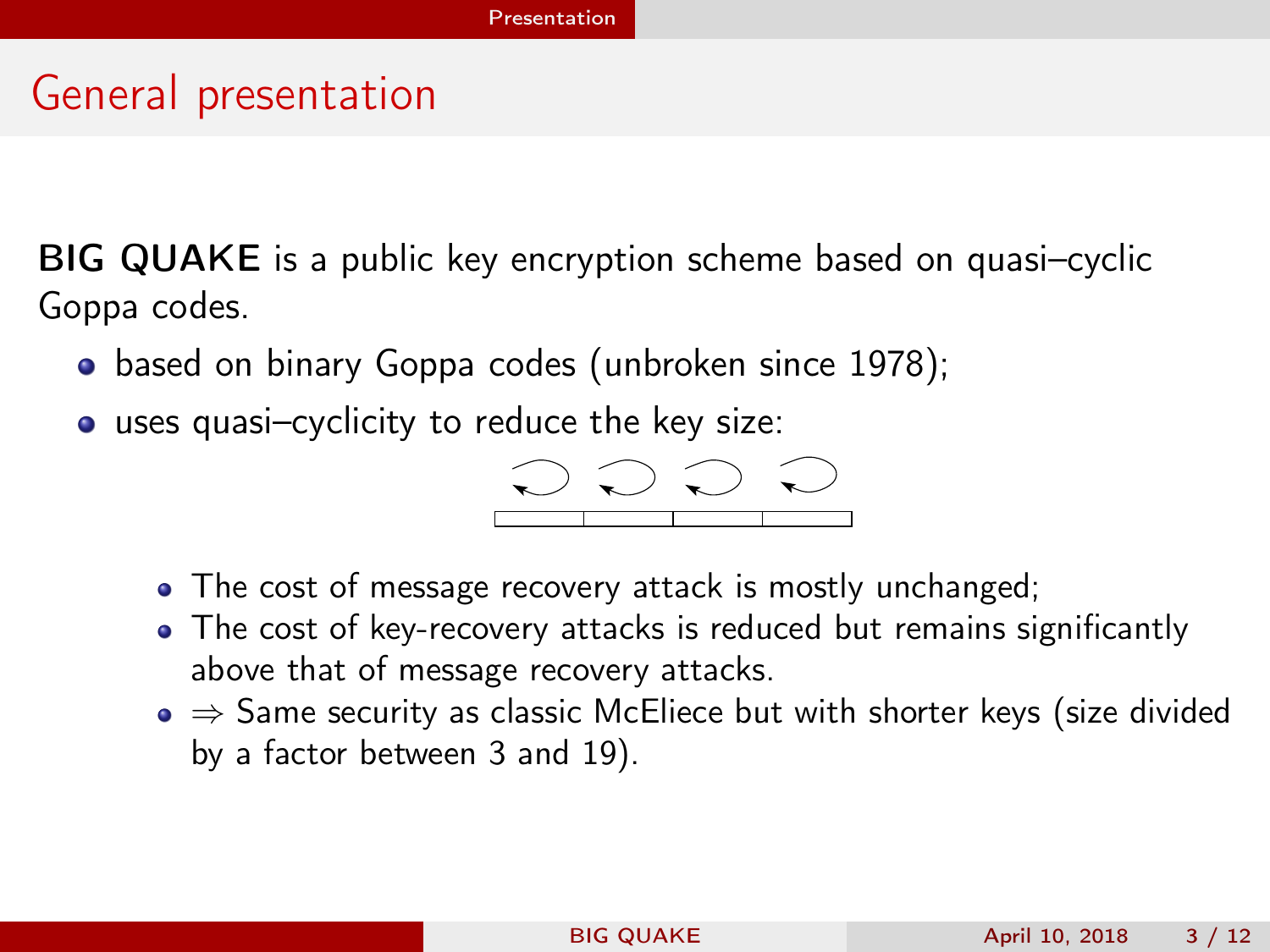#### <span id="page-7-0"></span>Semantic security

BIG QUAKE is proved to be OW IND–CPA in the Random Oracle Model under the following assumptions:

- Decoding  $\ell$ –quasi–cyclic ( $\ell$ –QC) codes is hard;
- Distingushing  $\ell$ –QC Goppa codes from arbitrary  $\ell$ –QC codes is hard.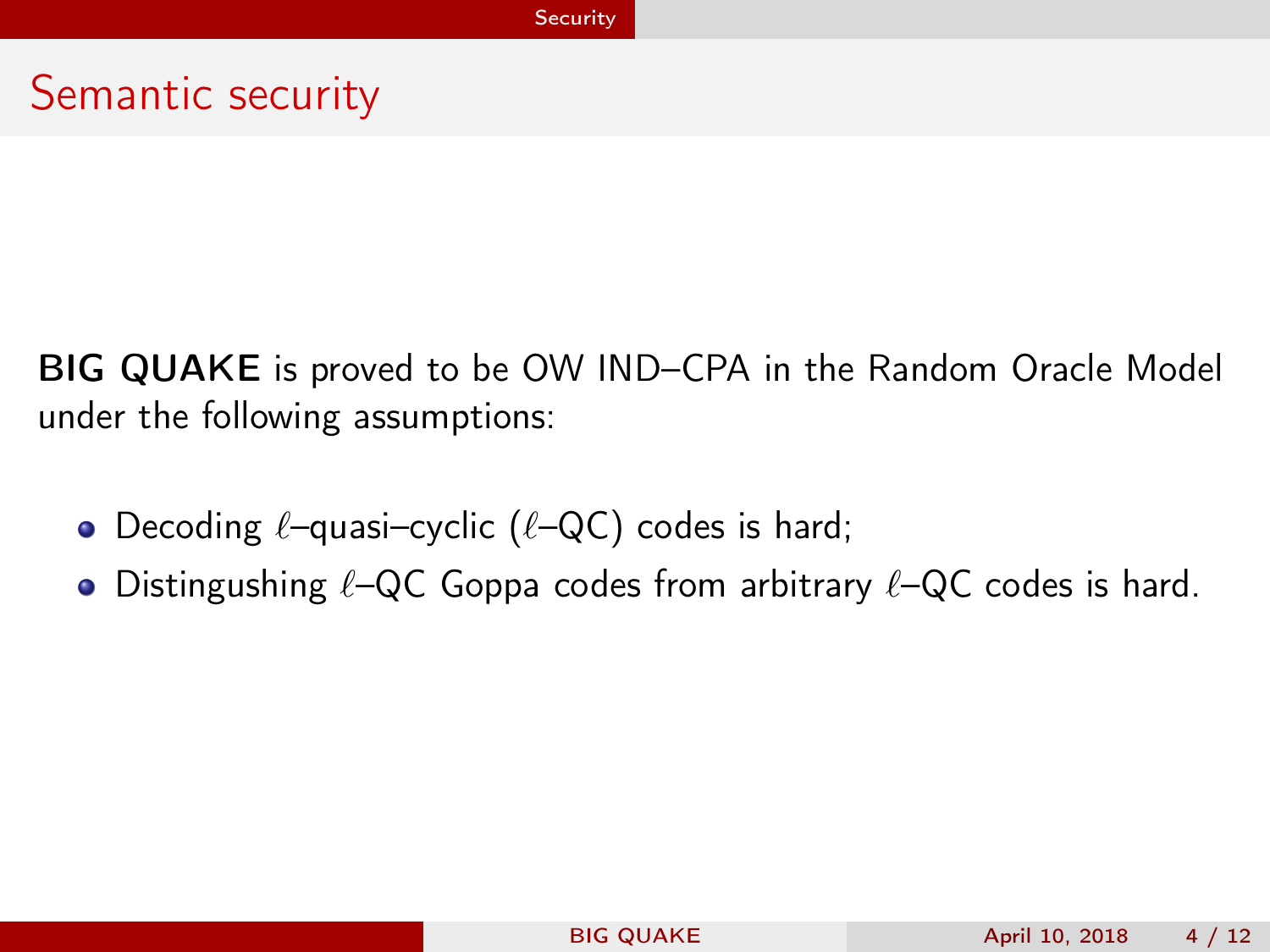#### <span id="page-8-0"></span>Known attacks

#### Definition

Let  $\mathscr C$  be an  $\ell$ –QC code, we denote by  $\mathscr C^{\sigma_\ell}$  the code:

$$
\mathscr{C}^{\sigma_\ell} \stackrel{\mathsf{def}}{=} \{\boldsymbol{\mathsf{c}}\in\mathscr{C}\,\,|\,\,\sigma_\ell(\boldsymbol{\mathsf{c}}) = \boldsymbol{\mathsf{c}}\}
$$

where  $\sigma_{\ell}$  denotes the  $\ell$ –blockwise cyclic shift.

#### Proposition

Let  $\mathscr C$  be an  $\ell$ -QC Goppa code, then  $\mathscr C^{\sigma_\ell}$  is a Goppa code (whose length and dimension are divided by  $\ell$ ).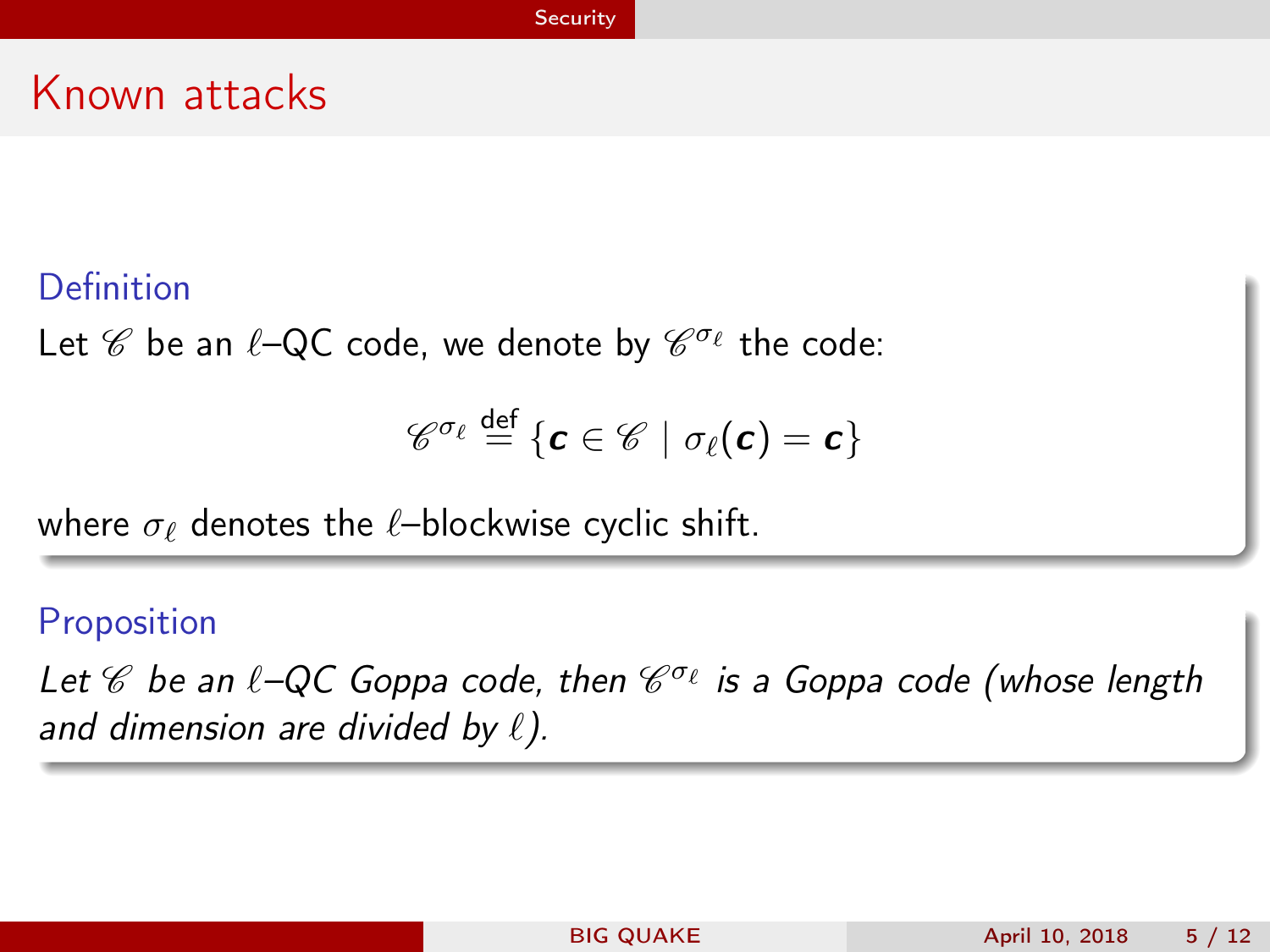- <span id="page-9-0"></span>Message recovery attacks. We chose our parameters to resist to any known variant of ISD.
- Key recovery attacks. Our parameters are computed in order to resist to:

<sup>1</sup> J.-C. Faugère, V. Gauthier–Umaña, A. Otmani, L. Perret, J.-P. Tillich. A distinguisher for High-rate McEliece Cryptosystems. IEEE ITW 2011.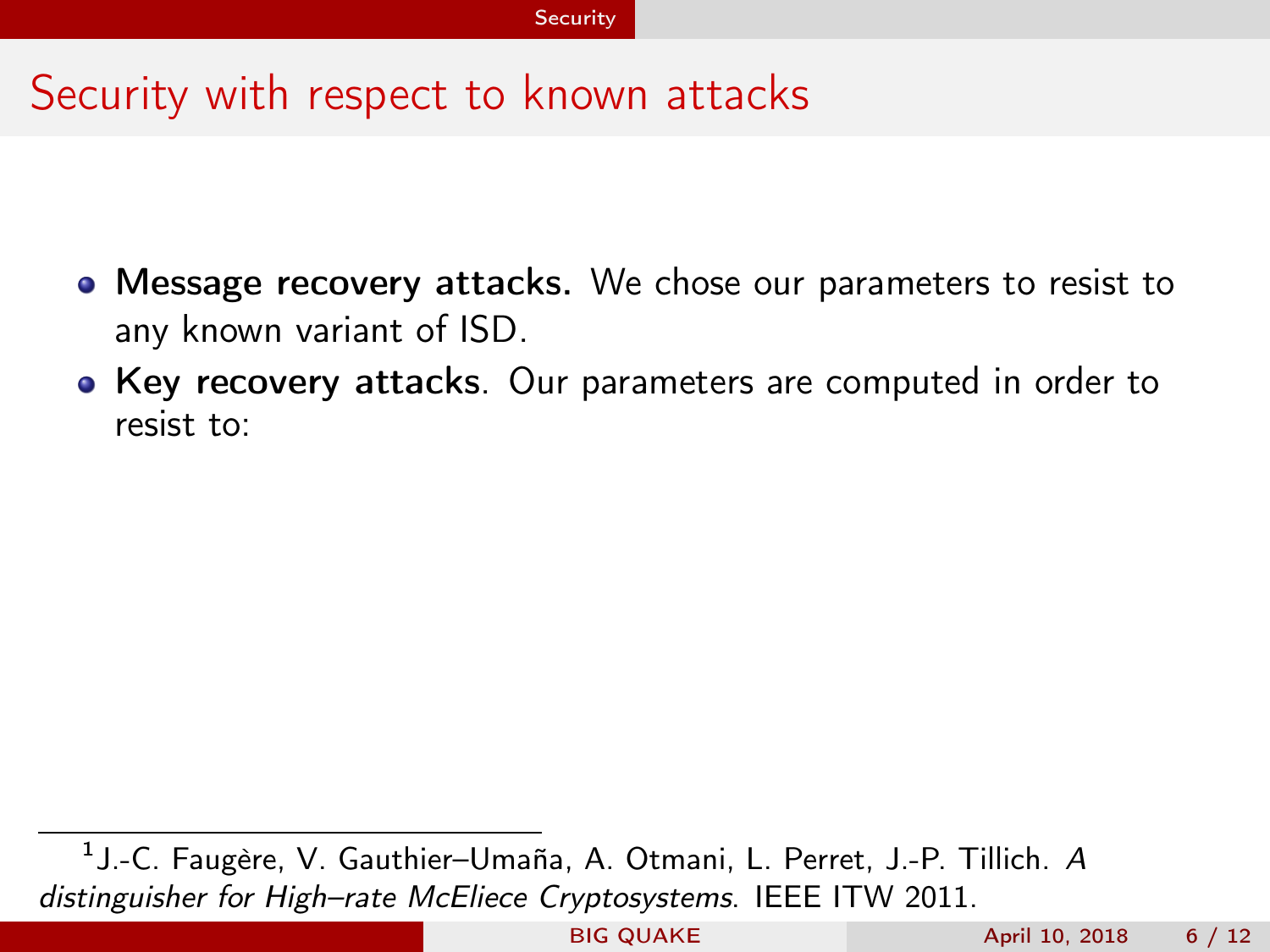- <span id="page-10-0"></span>Message recovery attacks. We chose our parameters to resist to any known variant of ISD.
- Key recovery attacks. Our parameters are computed in order to resist to:
	- Brute force search on  $\mathscr{C}^{\sigma_\ell}$  combined with Sendrier's Support Splitting Algorithm.

<sup>&</sup>lt;sup>1</sup> J.-C. Faugère, V. Gauthier–Umaña, A. Otmani, L. Perret, J.-P. Tillich. A distinguisher for High-rate McEliece Cryptosystems. IEEE ITW 2011.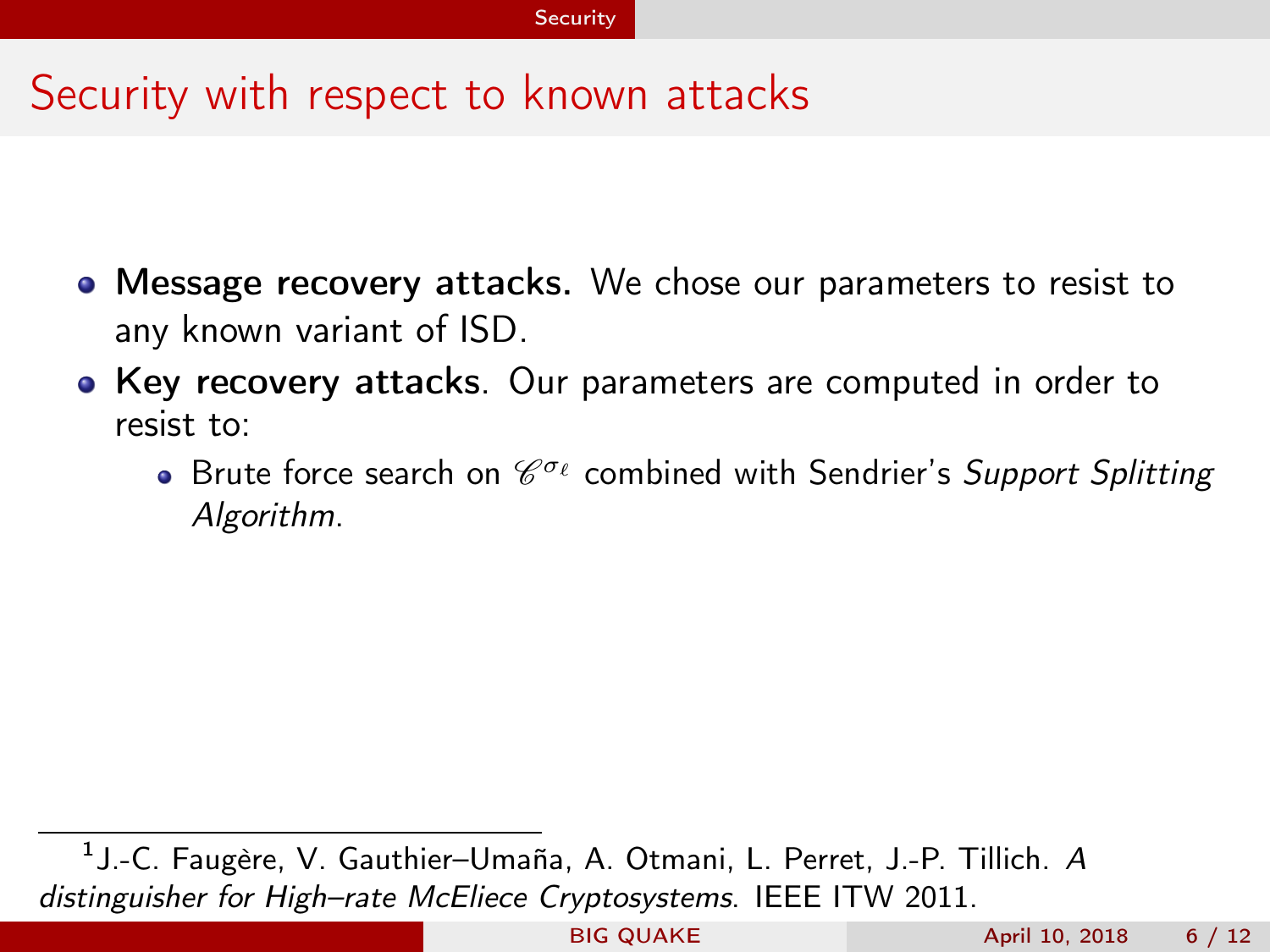- <span id="page-11-0"></span>Message recovery attacks. We chose our parameters to resist to any known variant of ISD.
- Key recovery attacks. Our parameters are computed in order to resist to:
	- Brute force search on  $\mathscr{C}^{\sigma_\ell}$  combined with Sendrier's Support Splitting Algorithm.
	- Distinguisher [FGOPT 11] $^1$  on  $\mathscr C$  and  $\mathscr C^{\sigma_\ell}.$

<sup>&</sup>lt;sup>1</sup> J.-C. Faugère, V. Gauthier–Umaña, A. Otmani, L. Perret, J.-P. Tillich. A distinguisher for High-rate McEliece Cryptosystems. IEEE ITW 2011.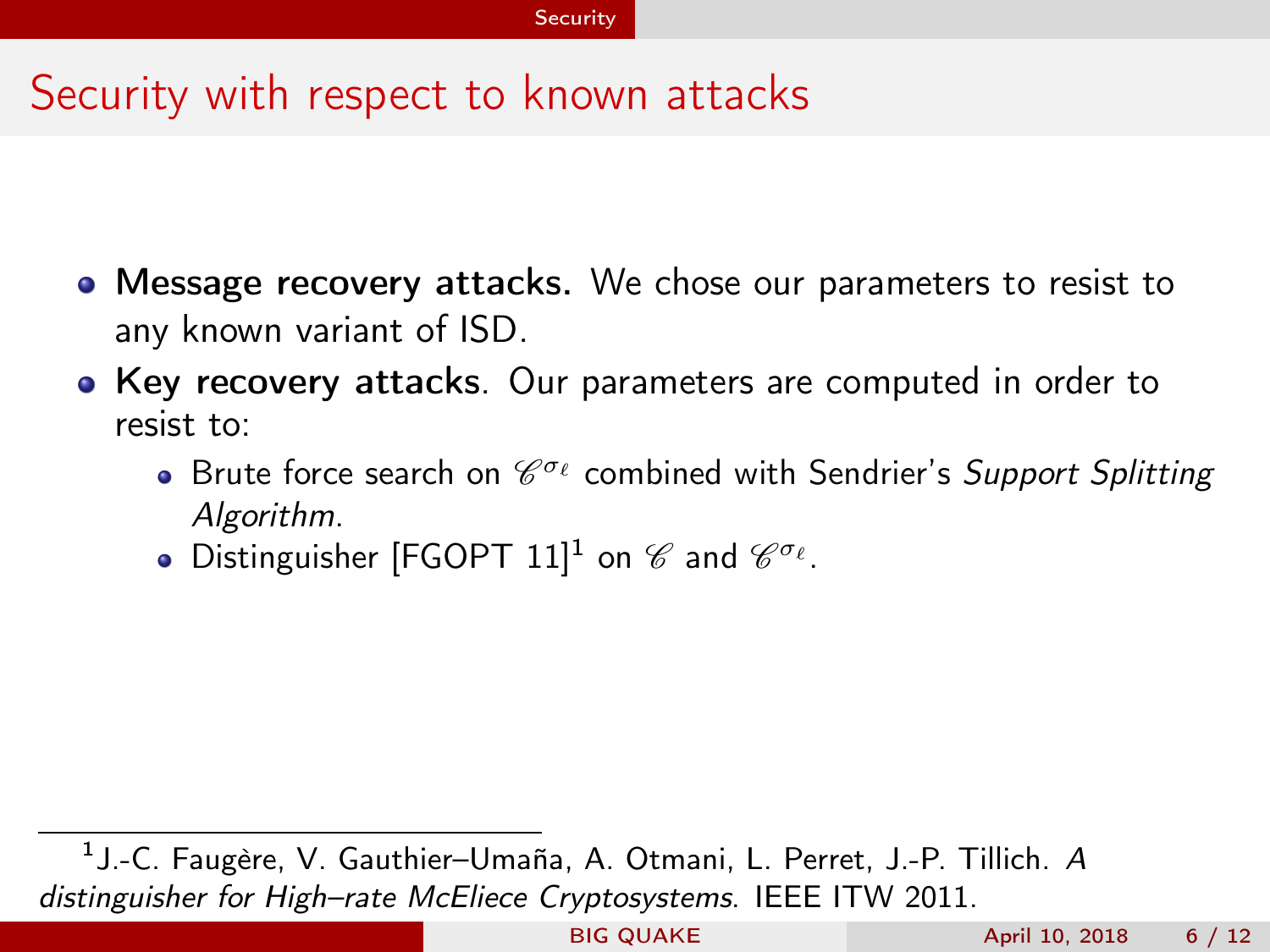- <span id="page-12-0"></span>Message recovery attacks. We chose our parameters to resist to any known variant of ISD.
- Key recovery attacks. Our parameters are computed in order to resist to:
	- Brute force search on  $\mathscr{C}^{\sigma_\ell}$  combined with Sendrier's Support Splitting Algorithm.
	- Distinguisher [FGOPT 11] $^1$  on  $\mathscr C$  and  $\mathscr C^{\sigma_\ell}.$
	- Attacks based on polynomial systems solving (conservative analysis).

<sup>&</sup>lt;sup>1</sup> J.-C. Faugère, V. Gauthier–Umaña, A. Otmani, L. Perret, J.-P. Tillich. A distinguisher for High-rate McEliece Cryptosystems. IEEE ITW 2011.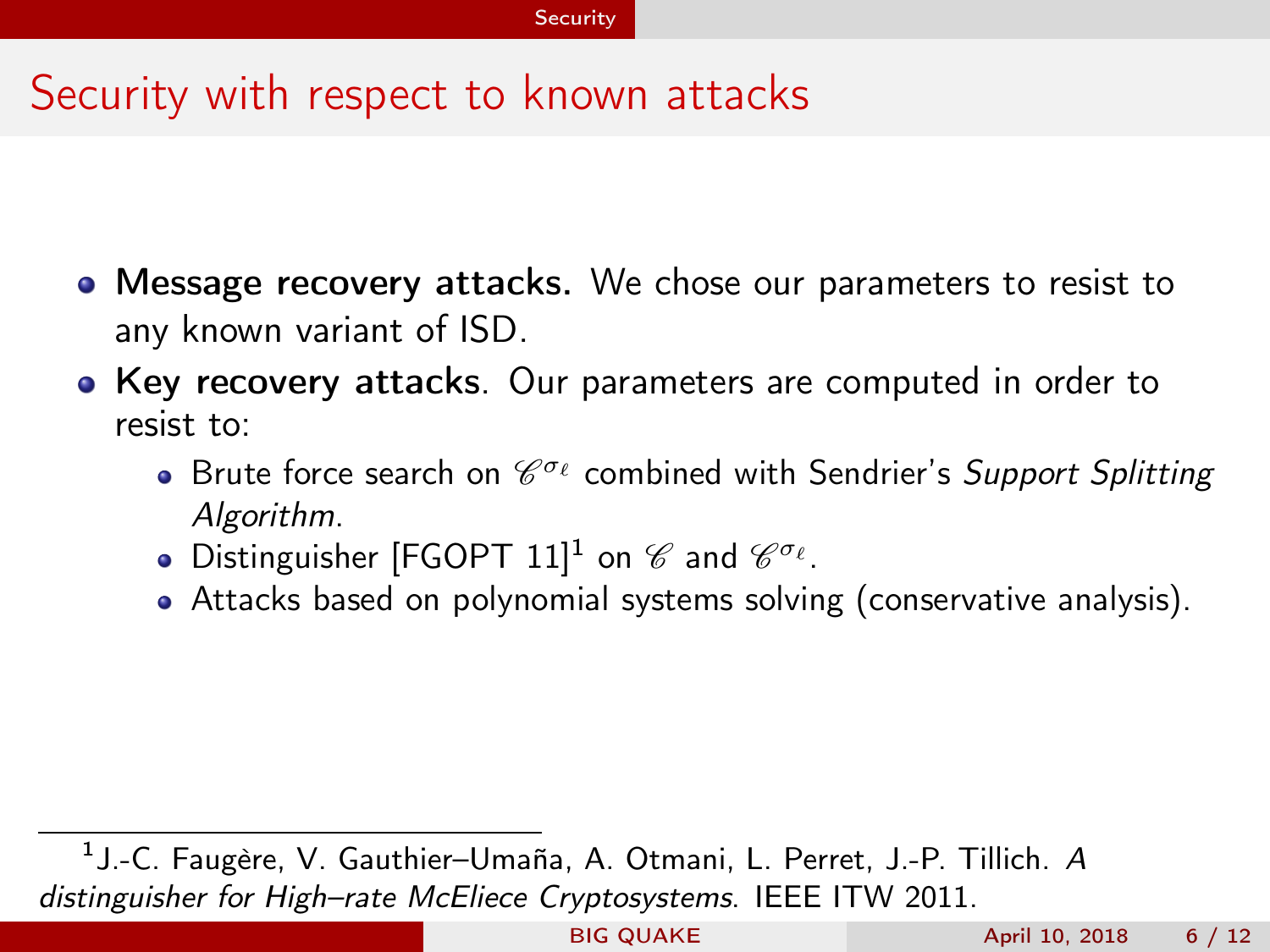- <span id="page-13-0"></span>Message recovery attacks. We chose our parameters to resist to any known variant of ISD.
- Key recovery attacks. Our parameters are computed in order to resist to:
	- Brute force search on  $\mathscr{C}^{\sigma_\ell}$  combined with Sendrier's Support Splitting Algorithm.
	- Distinguisher [FGOPT 11] $^1$  on  $\mathscr C$  and  $\mathscr C^{\sigma_\ell}.$
	- Attacks based on polynomial systems solving (conservative analysis).
	- Additional cautions :  $\ell$  primitive modulo 2 to limit the number of intermediary codes that an attacker can compute.

<sup>&</sup>lt;sup>1</sup> J.-C. Faugère, V. Gauthier–Umaña, A. Otmani, L. Perret, J.-P. Tillich. A distinguisher for High-rate McEliece Cryptosystems. IEEE ITW 2011.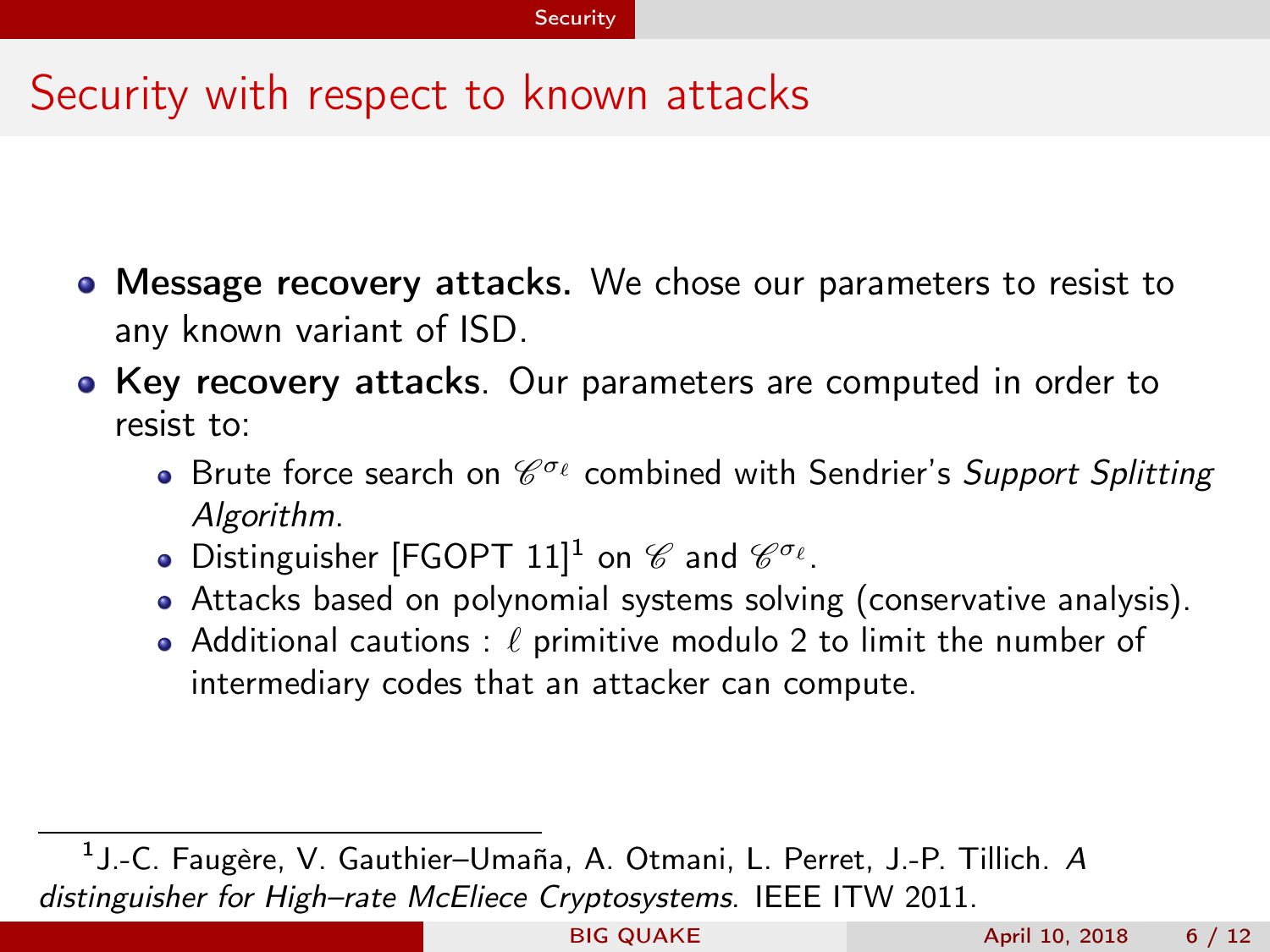# <span id="page-14-0"></span>Suggested parameters

| Security | m   | Length | Dimension |    | Public key    |
|----------|-----|--------|-----------|----|---------------|
| Level    |     |        |           |    | size (kBytes) |
|          | ר ו | 3510   | 2418      | 13 | 25.3          |
| 3        | 18  | 7410   | 4674      | 19 | 84.1          |
| 5        | 18  | 10070  | 6650      | 19 | 149.6         |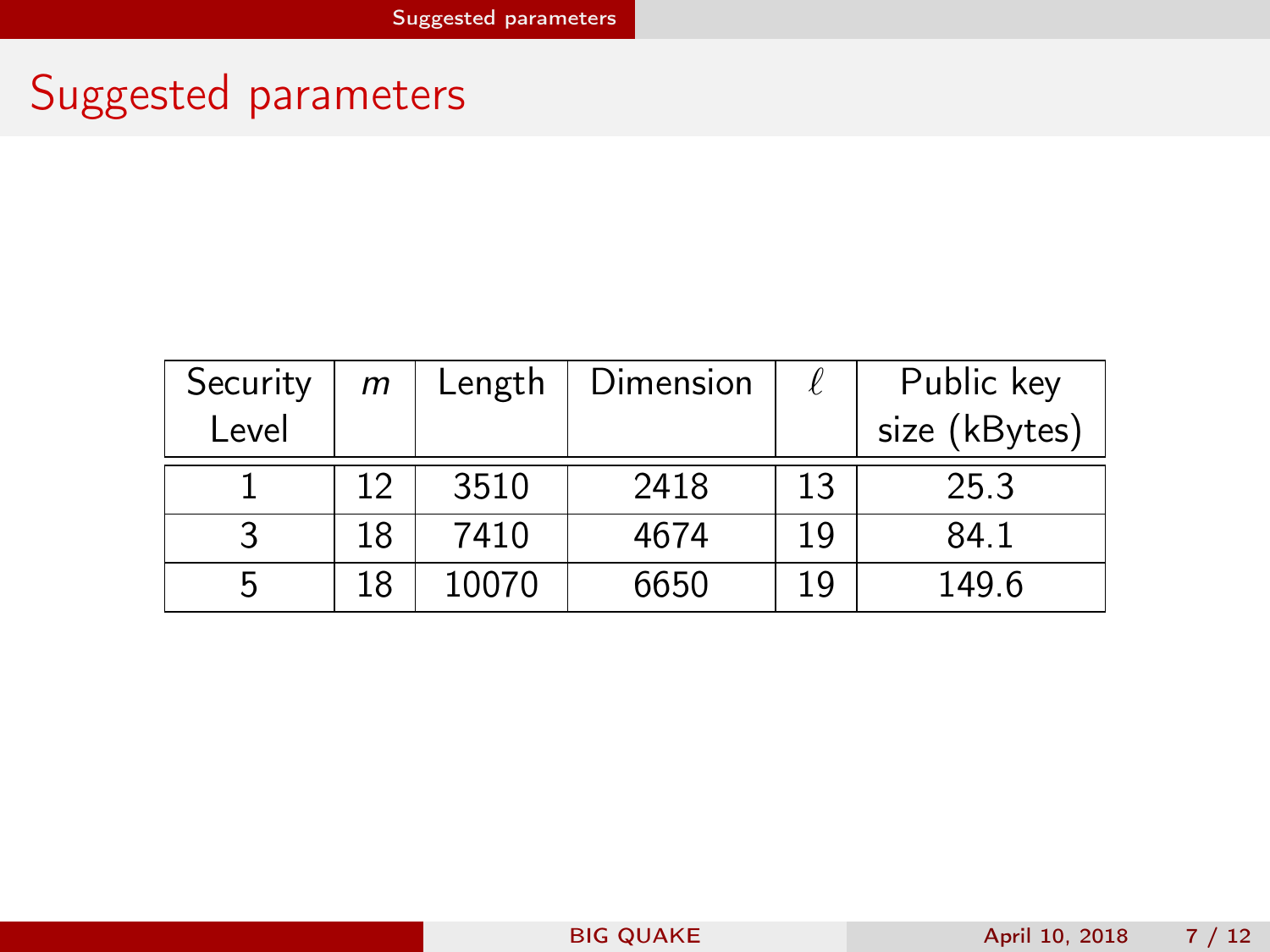<span id="page-15-0"></span>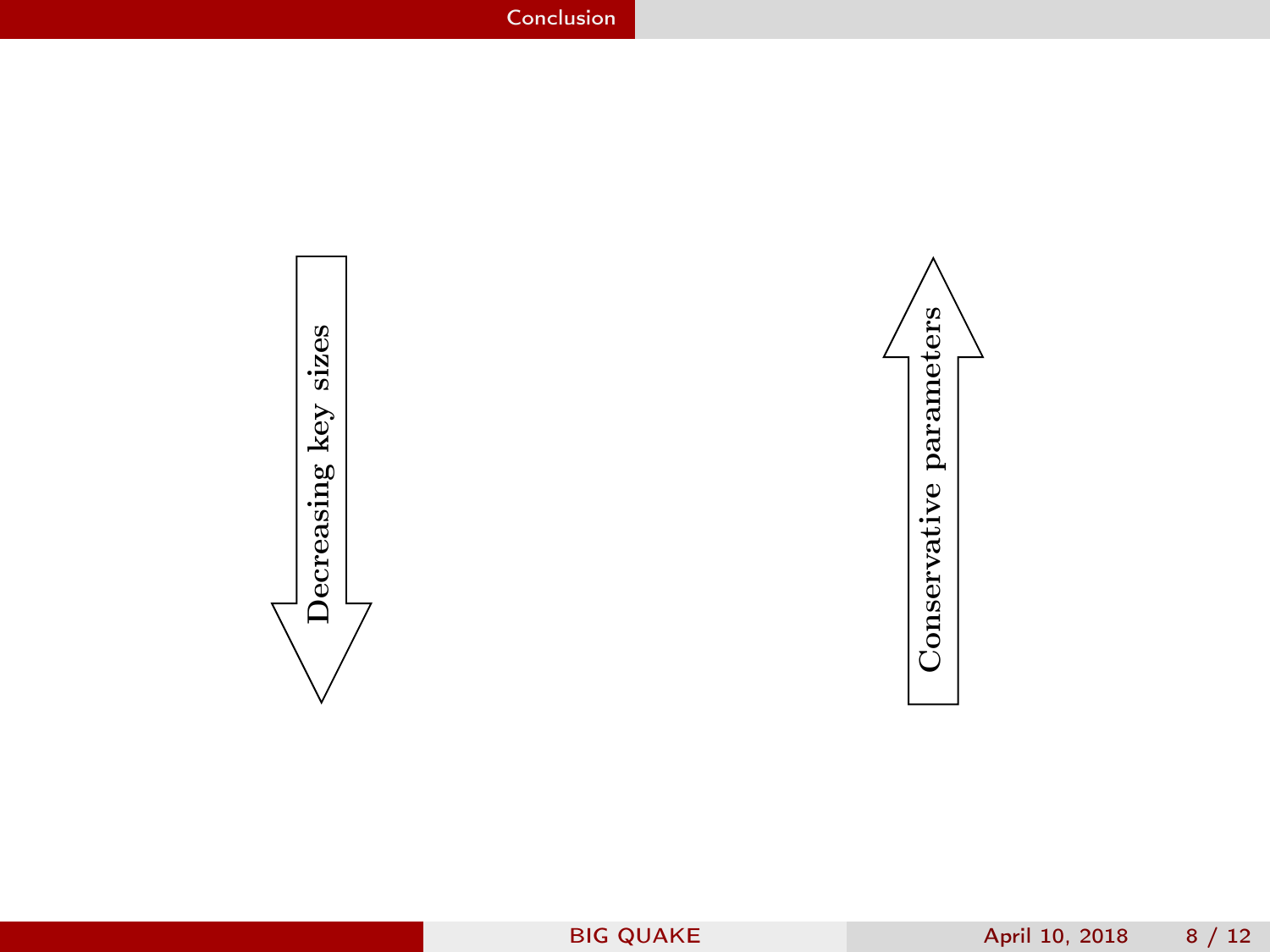<span id="page-16-0"></span>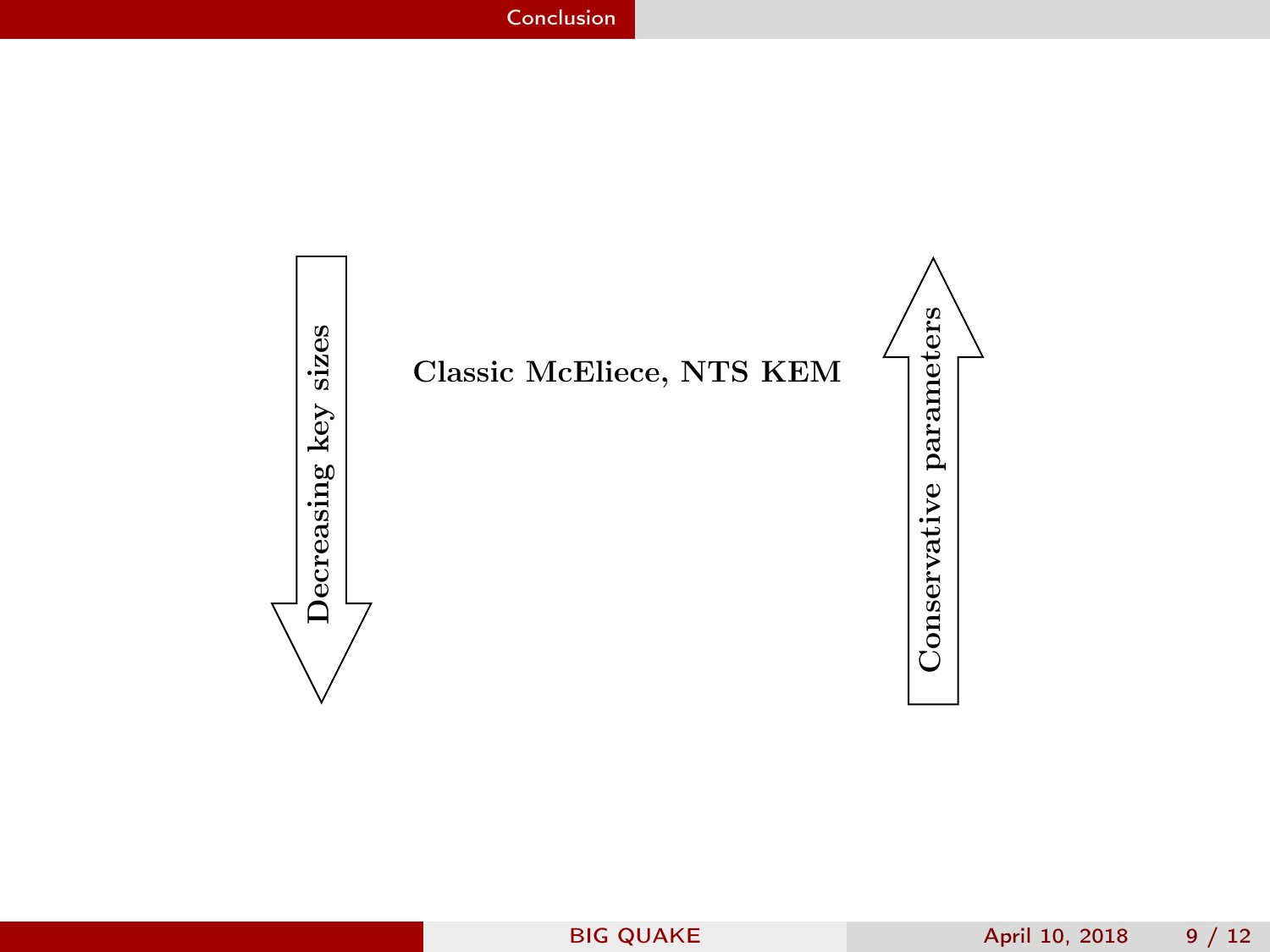<span id="page-17-0"></span>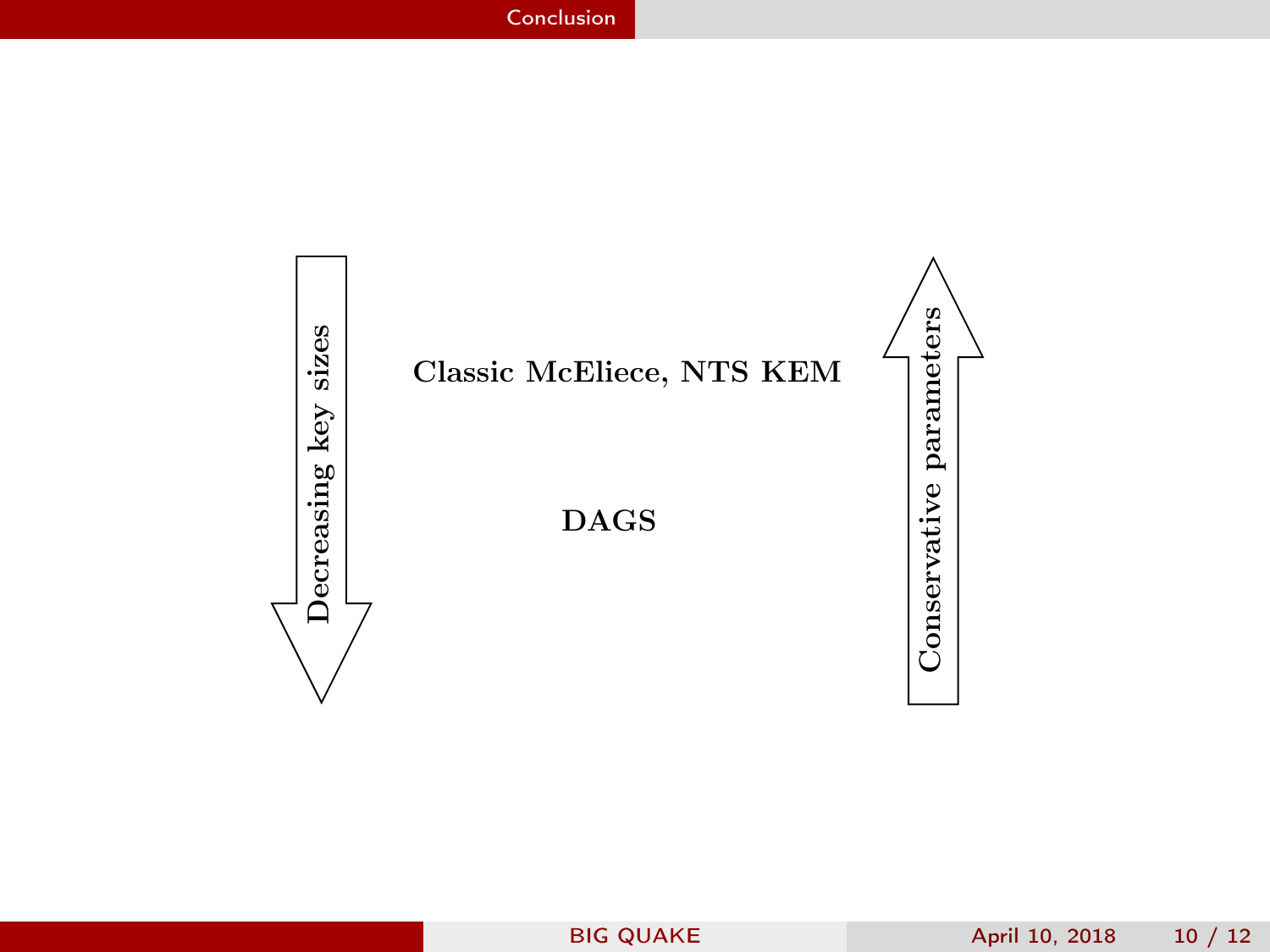<span id="page-18-0"></span>